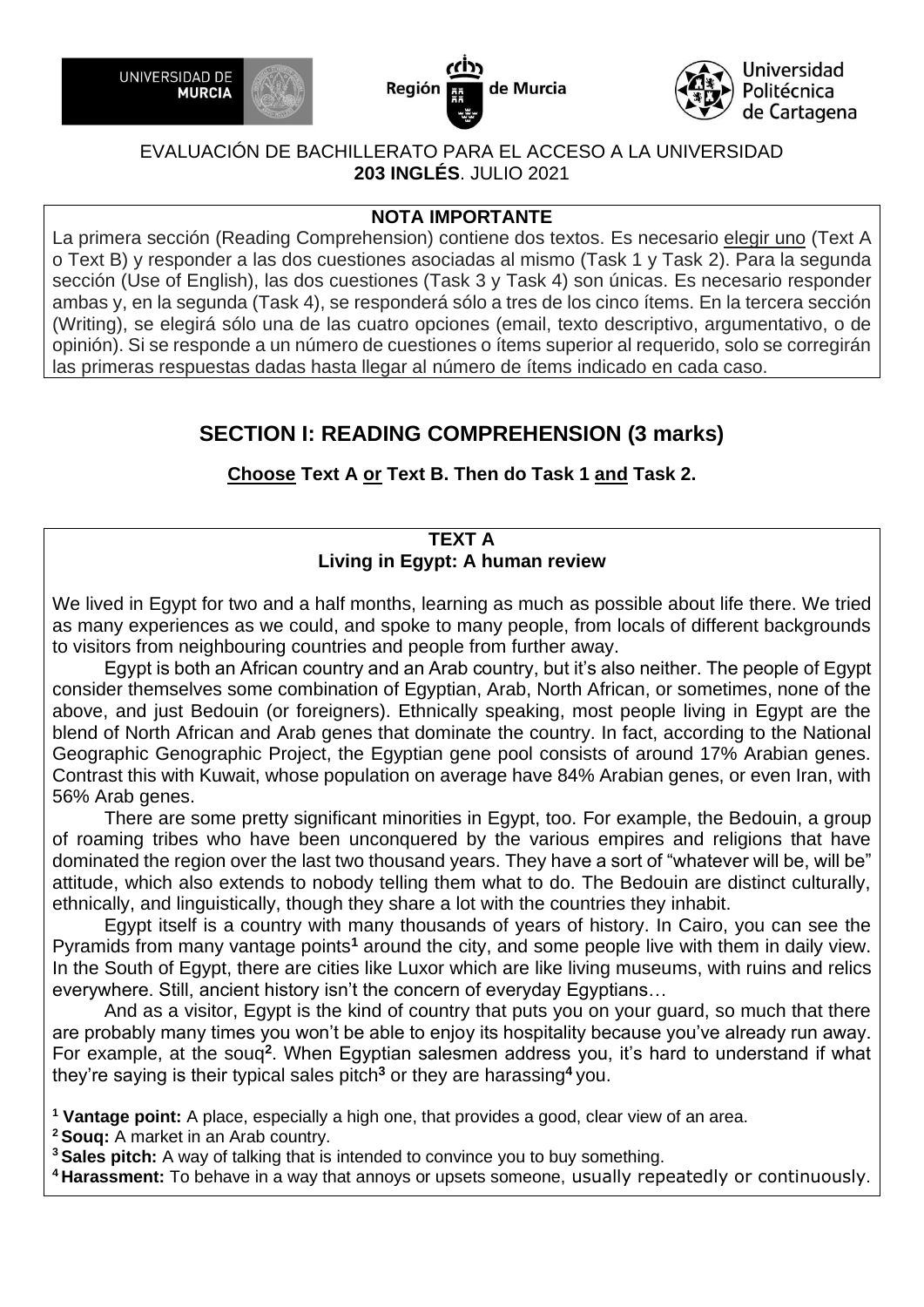





**1. Read the text and decide whether statements 1.1 to 1.4 are true or false. Then, find a text fragment which confirms your answer in either case. Write "TRUE" or "FALSE" plus the fragment (one or two lines maximum) on your answer sheet. [Score: 4 items x 0.5 marks = 2 marks]**

- E.g.: The information for this article about life in Egypt was collected mainly from locals. **FALSE**. EVIDENCE: "… spoke to people …, from locals … to visitors from neighbouring countries and people from further away."
- 1.1. Egyptians have fewer Arab genes than people from Iraq, and even fewer than people from Kuwait.
- 1.2. The Bedouin are described as relaxed, easy-going people who don't like to be bossed.
- 1.3. In Cairo, you can see the Pyramids from anywhere around the city.
- 1.4. At the souq, visitors are frequently harassed by salesmen.

**2. Complete each sentence with information from the text but using your own words (about 10-15 words of your own per sentence). DO NOT COPY LITERALLY from the text nor from statements 1.1 to 1.4. Write the two sentences on your answer sheet. [Score: 2 items x 0.5 marks = 1 mark]**

- 2.1. Egyptians …
- 2.2. Luxor …

#### **Text B Spanish is on the rise**

The position of the Spanish language in the world today remains strong. Spanish is the second most commonly spoken language after Chinese. In the United States, after English, Spanish is the most common language, spoken by approximately 38 million people.

 In the US, Spanish is by far the most commonly taught language in schools and has increased in popularity over the past 20 years. In 2008, 88% of the elementary schools with foreign language programs taught Spanish, compared to 79% in 1997, and 68% in 1987. At the same time, French and German decreased. In secondary schools, 93% of the schools with language programs offered Spanish, and this percentage increased since 1987 by 6%. Both French and German instruction decreased during this time period as well.

 Over 572 million people speak Spanish worldwide, of which 477 million people are native speakers, according to a new report from the Spanish government's Cervantes Institute. In its annual report, Spanish in the World (2017), the Institute found that the number of Spanish native speakers jumped by 5 million between 2016 and 2017.

 According to the report, Spanish continues to be the second most spoken native language —topped only by Mandarin, which is spoken by 950 million people. Today, Spanish is spoken in 7.8% of the world, a percentage that is predicted to remain the same until at least 2050 —unlike those for Mandarin and English, which are expected to drop.

 This number is expected to rise to 754 million people by 2050, pushed by population growth in Spanish-speaking countries as well as the growing number of Spanish speakers in the US.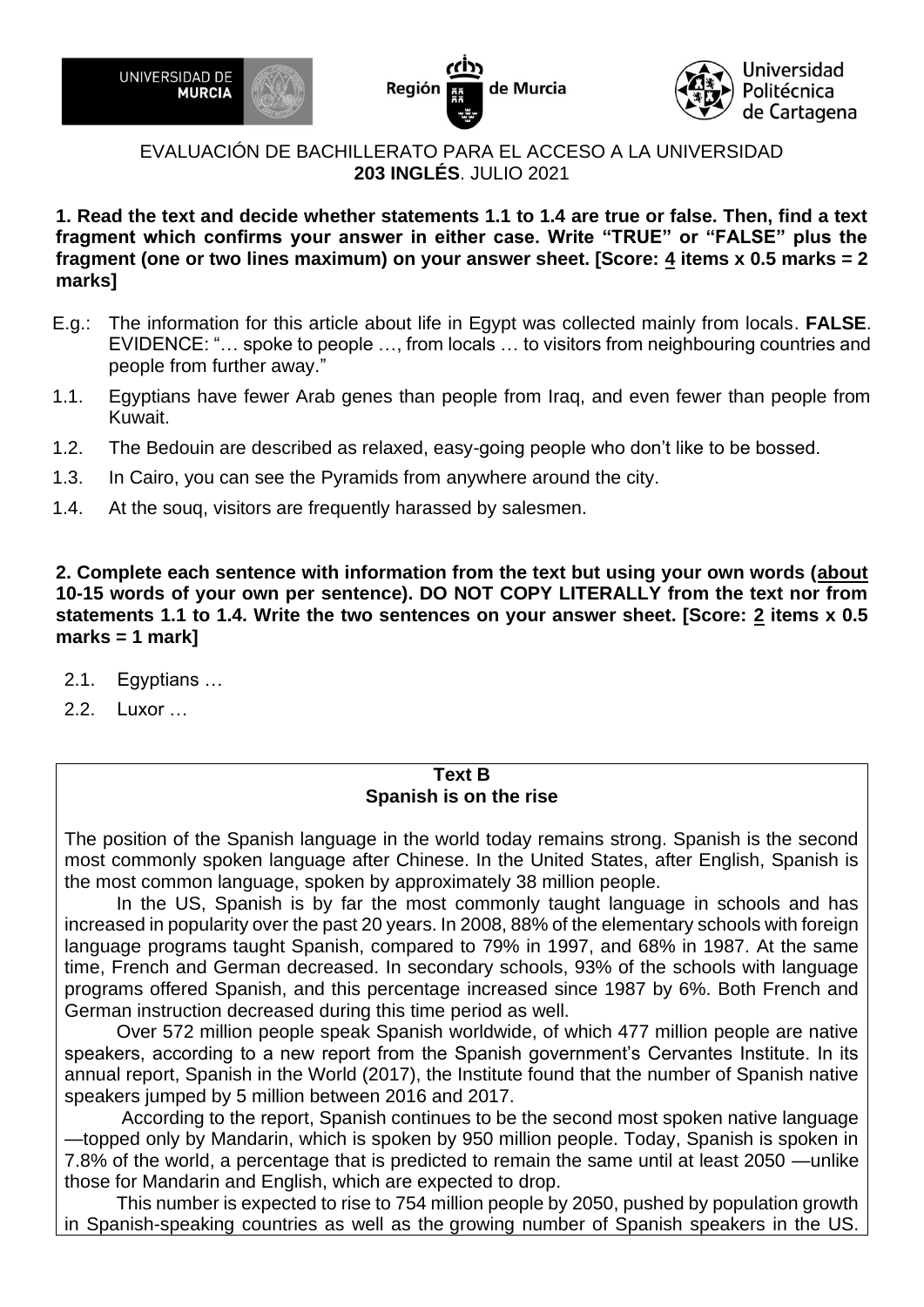





Today, in the US, there are 43 million native Spanish speakers and another 15 million people with some knowledge of Spanish. Spanish has a lot of weight in Latin America, but the most interesting news is how Spanish has grown in the US. By the middle of this century, Spanish will break apart the English-only model.

**1. Read the text and choose the best option (A, B, or C) for items 1.1 to 1.4. On your answer sheet, draw a table like the one below and, for each item, copy only the letter that corresponds to your answer (A, B, or C). Use CAPITAL LETTERS. [Score: 4 items x 0.5 marks = 2 marks]**

- 1.1 Approximately 38 million people in the US speak …
- A. … Spanish.
- B. … Spanish and Chinese.
- C. … Spanish, Chinese and, of course, English.
- 1.2 Most elementary and secondary schools in the US …
- A. … make students learn Spanish as their first foreign language, then French, and then German.
- B. … prefer to teach Spanish instead of French or German, whose popularity has decreased.
- C. … are now offering only Spanish in their foreign language programs.
- 1.3 Choose the best statement (A, B, or C below):
- A. Around the world, only Chinese has more native speakers than Spanish.
- B. By 2050, Mandarin and English will have fewer speakers than Spanish.
- C. The number of native speakers of Spanish jumped by 5 million more than that of Mandarin.
- 1.4 In about 30 years' time …
- A. … almost 200 million people more will speak Spanish around the world.
- B. … Spanish will surpass English in the US as the most spoken language.
- C. … there will be 15 million people more with some knowledge of Spanish in the US.

**2. Complete each sentence with information from the text but using your own words (about 10-15 words of your own per sentence). DO NOT COPY LITERALLY from the text nor from items 1.1 to 1.4. Write the two sentences on your answer sheet. [Score: 2 items x 0.5 marks = 1 mark]**

- 2.1. Over the last 33 years, …
- 2.2. The Cervantes Institute's …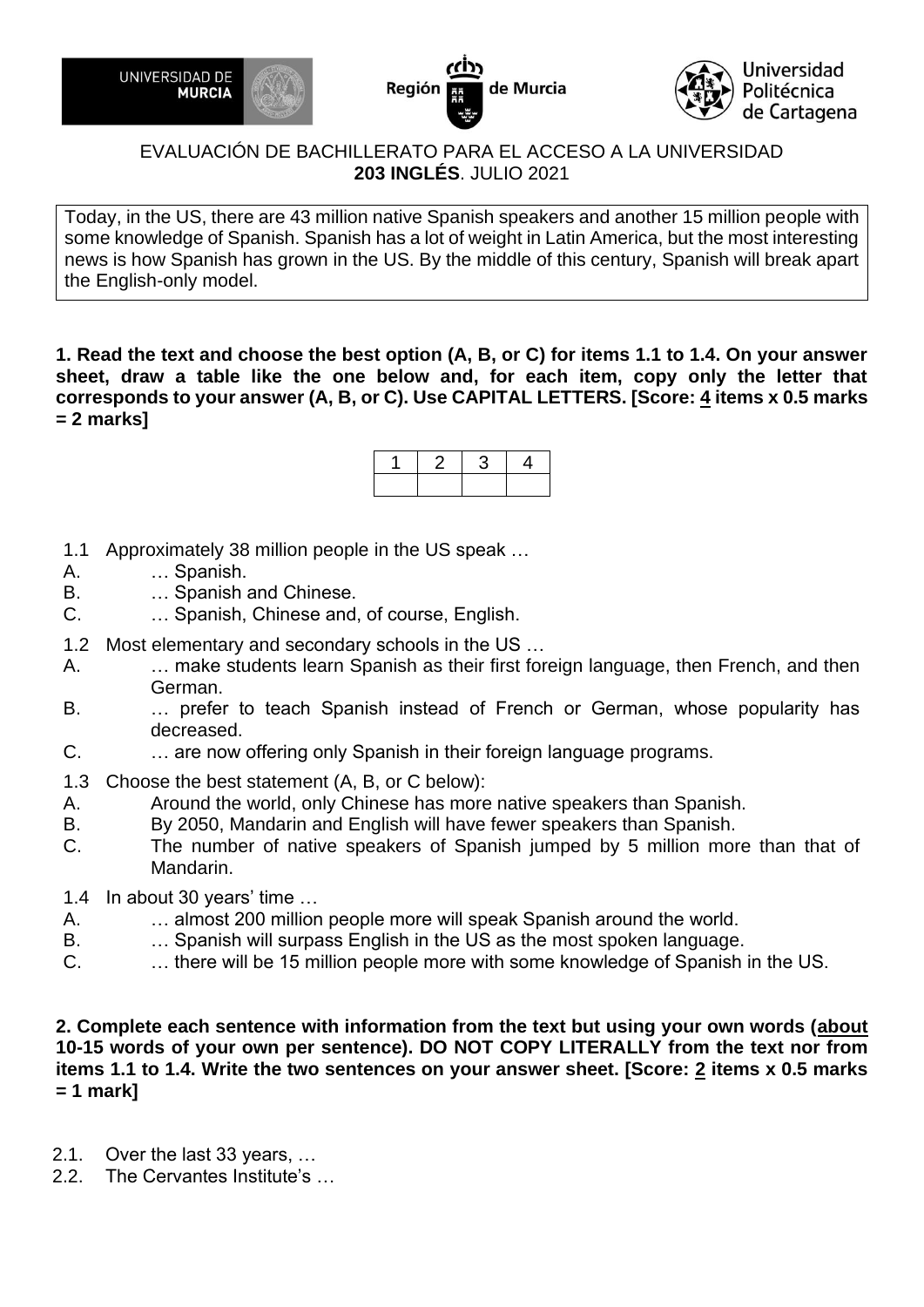

de Murcia Región



#### EVALUACIÓN DE BACHILLERATO PARA EL ACCESO A LA UNIVERSIDAD **203 INGLÉS**. JULIO 2021

# **SECTION II: OVERALL LANGUAGE ABILITY (USE OF ENGLISH) (3 marks)**

**3. Complete the text choosing the best option (A, B, or C) for each gap (1-15). On your answer sheet, draw a table like the one below and, for each gap (1-15), copy the letter that corresponds to your answer (A, B, or C). Use CAPITAL LETTERS. [Score: 15 items x 0.1 marks = 1.5 marks]**

|  | $1 \mid 2 \mid 3 \mid 4 \mid 5 \mid 6 \mid 7 \mid 8 \mid 9 \mid 10 \mid 11 \mid 12 \mid 13 \mid 14 \mid 15$ |  |  |  |  |  |  |
|--|-------------------------------------------------------------------------------------------------------------|--|--|--|--|--|--|
|  |                                                                                                             |  |  |  |  |  |  |

Life may not come with a map, but everyone will experience twists and turns, (1) \_\_\_ everyday challenges to traumatic events with more lasting impact, (2) \_\_\_ the death of a loved one, a lifealtering accident, or a (3) \_\_\_ illness. Each change affects people differently, bringing a unique flood of thoughts, strong emotions and uncertainty.  $(4)$  \_\_\_, people generally adapt well over time to lifechanging and stressful situations —in part (5) \_\_\_ to resilience.

Psychologists define resilience (6) \_\_\_ the process of adapting well in the face of adversity, trauma, tragedy, threats, or significant sources of stress  $-(7)$  as family and relationship problems, health problems, or workplace and financial stressors. Although resilience involves "bouncing back" from (8) \_\_\_ difficult experiences, it can (9) \_\_\_ involve profound personal growth.

 $(10)$  these adverse events are certainly painful and difficult, they don't have to determine the outcome of your life. There are many aspects of your life (11) \_\_\_ you can control, modify, and grow with. That's the (12) \_\_\_ of resilience. Becoming more resilient not (13) \_\_\_ helps you get through difficult circumstances, it also empowers you to grow and even improve (14) \_\_\_ life along the way. (15) being resilient doesn't mean that a person won't experience difficulty or distress. In fact, the road to resilience is likely to involve considerable emotional distress.

| 1. $a)$ since    | b) from    | c) of        | 9. | a) also             | b) too  | c) beside  |
|------------------|------------|--------------|----|---------------------|---------|------------|
| 2. $a)$ like     | b) such    | c) like as   |    | <b>10.</b> a) While | b) As   | c) Unless  |
| 3. a) serious    | b) secret  | c) similar   |    | 11. $a)$ who        | b) that | c) how     |
| 4. a) Although   | b) However | c) But       |    | 12. $a)$ paper      | b) form | c) role    |
| $5. a)$ thanks   | b) thank   | c) thanking  |    | 13. $a)$ also       | b) only | c) until   |
| 6. a) as         | b) like    | c) how       |    | 14. $a)$ one's      | b) our  | c) your    |
| 7. $a)$ like     | b) such    | c) so        |    | 15. a) Although     | b) But  | c) Even if |
| <b>8.</b> a) $-$ | b) another | c) the other |    |                     |         |            |

**4. Complete THREE of the following sentences so that each sentence keeps the meaning of the sentence printed before it and includes a clear change of linguistic structure. COPY THE COMPLETE SENTENCES (including the beginnings already given to you) onto your answer sheet. [Score: 3 items x 0.5 marks = 1.5 marks]**

- 4.1. I never thought she would get so angry because of a broken glass. She got \_\_\_\_\_\_\_\_\_\_\_\_\_\_\_\_\_\_\_\_\_\_\_\_\_\_\_\_\_\_ she would get because of a broken glass.
- 4.2. I am only allowed to check my Whatsapp and Instagram after I finish my homework.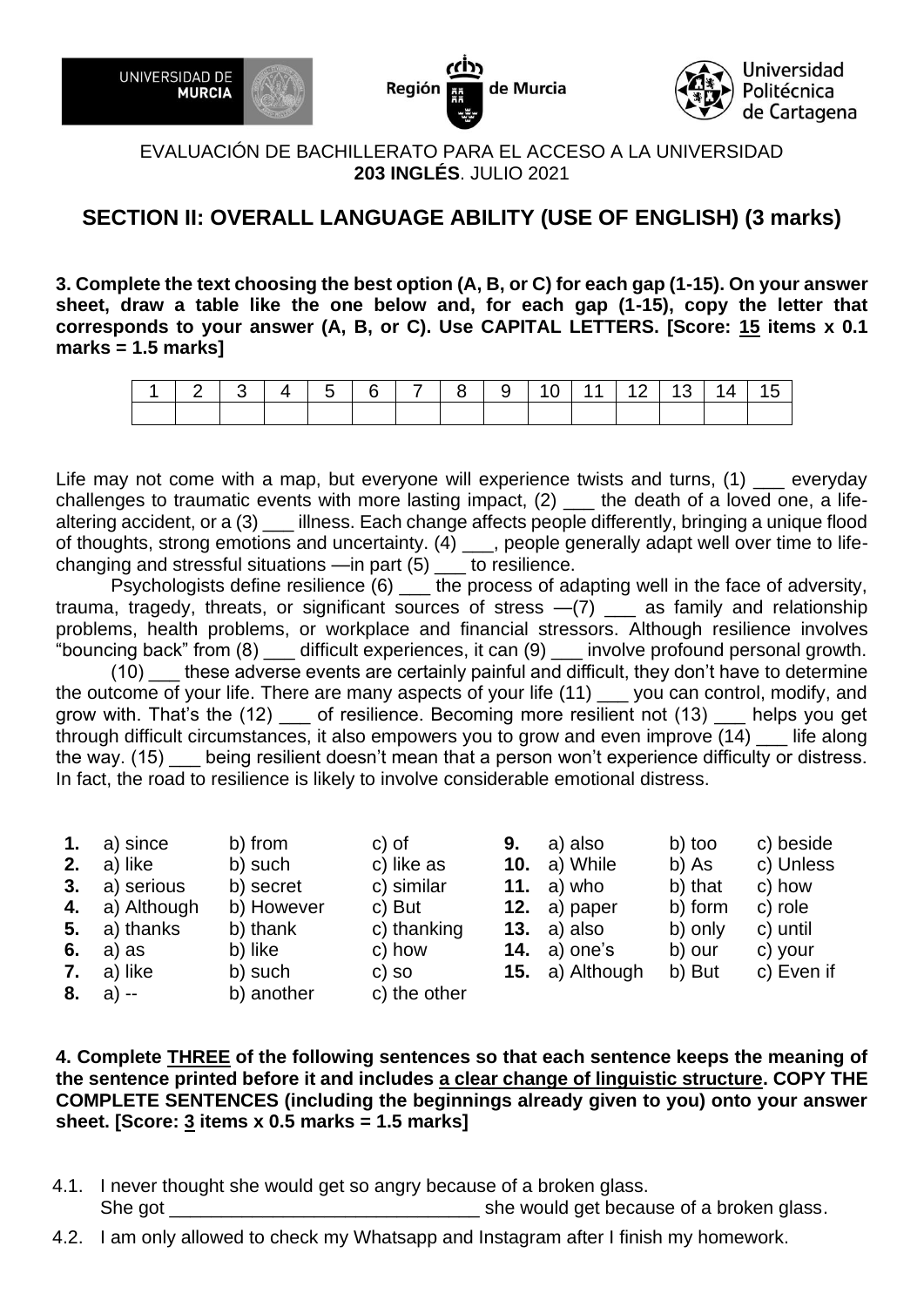





I am not allowed to check my Whatsapp and Instagram **Example 20** and  $\frac{1}{2}$  my homework.

- 4.3. He said to his little sister: "Don't be afraid!" He told **Example 20** afraid.
- 4.4. After the concert, my best friend's boyfriend introduced us to the band's singer. After the concert, we \_\_\_\_\_\_\_\_\_\_\_\_\_\_\_\_\_\_\_\_\_\_\_\_\_\_\_\_\_\_ boyfriend.
- 4.5. There is only a little tea left in the pot. There  $\frac{1}{\sqrt{2}}$  in the pot.

# **SECTION III: WRITING (4 marks)**

#### **5. Choose ONE of the four options below (a, b, c, or d) and write the corresponding text (150- 175 words). Write your PARAGRAPH or TEXT on your answer sheet. [Score: 1 item x 4 marks = 4 marks]**

**a) Argumentative writing.** *"Mass tourism (i.e., large numbers of people visiting the same place at the same time) is destroying the world." Discuss.*

**WRITE AN ARGUMENTATIVE TEXT including arguments in favor and against mass tourism. Make sure you provide a balanced discussion of the topic.** 

#### **b) Descriptive writing.** *Your favorite cartoon / movie / TV program / literary character.*

**WRITE A PARAGRAPH describing your favorite character (from a movie, a cartoon, a TV program, or a book). (You must include, at least, the character's name; a physical description; the personality, interests, and lifestyle of the character; and what you like the most about this character). (Don't tell a story involving this character; describe it/him/her!)**

**c) Opinion writing.** *Young people are behaving very irresponsibly and selfishly in the current sanitary crisis. Do you agree?*

**WRITE AN OPINION TEXT. Make sure you adopt a position and provide the necessary arguments to convince the reader of it.**

#### **d) Email writing.** *Breaking up is hard to do!*

**WRITE AN EMAIL to your best friend, who wants to break up with his/her boyfriend/girlfriend and does not know how to do it without hurting his/her feelings more than necessary. (You must include, at least, 4 different pieces of advice on how to end a love relationship and how to continue with one's own life without that person.).**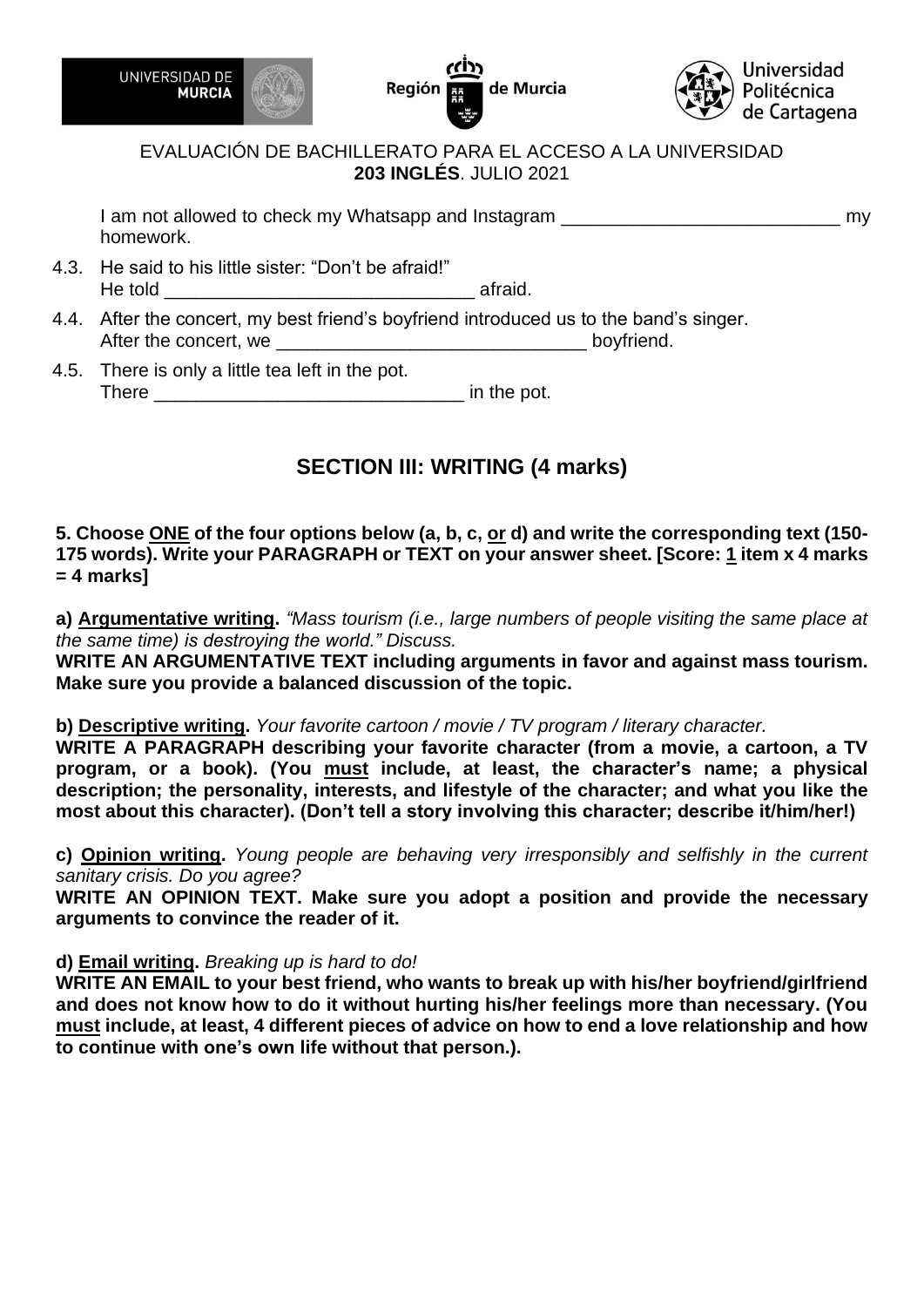





#### **NOTA IMPORTANTE**

La primera sección (Reading Comprehension) contiene dos textos. Es necesario elegir uno (Text A o Text B) y responder a las dos cuestiones asociadas al mismo (Task 1 y Task 2). Para la segunda sección (Use of English), las dos cuestiones (Task 3 y Task 4) son únicas. Es necesario responder ambas y, en la segunda (Task 4), se responderá sólo a tres de los cinco ítems. En la tercera sección (Writing), se elegirá sólo una de las cuatro opciones (email, texto descriptivo, argumentativo, o de opinión). Si se responde a un número de cuestiones o ítems superior al requerido, solo se corregirán las primeras respuestas dadas hasta llegar al número de ítems indicado en cada caso.

# **SECTION I: READING COMPREHENSION (3 marks)**

**Choose Text A or Text B. Then do Task 1 and Task 2.**

# **TEXT A Living in Egypt: A human review**

We lived in Egypt for two and a half months, learning as much as possible about life there. We tried as many experiences as we could, and spoke to many people, from locals of different backgrounds to visitors from neighbouring countries and people from further away.

 Egypt is both an African country and an Arab country, but it's also neither. The people of Egypt consider themselves some combination of Egyptian, Arab, North African, or sometimes, none of the above, and just Bedouin (or foreigners). Ethnically speaking, most people living in Egypt are the blend of North African and Arab genes that dominate the country. In fact, according to the National Geographic Genographic Project, the Egyptian gene pool consists of around 17% Arabian genes. Contrast this with Kuwait, whose population on average have 84% Arabian genes, or even Iran, with 56% Arab genes.

 There are some pretty significant minorities in Egypt, too. For example, the Bedouin, a group of roaming tribes who have been unconquered by the various empires and religions that have dominated the region over the last two thousand years. They have a sort of "whatever will be, will be" attitude, which also extends to nobody telling them what to do. The Bedouin are distinct culturally, ethnically, and linguistically, though they share a lot with the countries they inhabit.

 Egypt itself is a country with many thousands of years of history. In Cairo, you can see the Pyramids from many vantage points**<sup>1</sup>** around the city, and some people live with them in daily view. In the South of Egypt, there are cities like Luxor which are like living museums, with ruins and relics everywhere. Still, ancient history isn't the concern of everyday Egyptians…

 And as a visitor, Egypt is the kind of country that puts you on your guard, so much that there are probably many times you won't be able to enjoy its hospitality because you've already run away. For example, at the souq**<sup>2</sup>** . When Egyptian salesmen address you, it's hard to understand if what they're saying is their typical sales pitch**<sup>3</sup>** or they are harassing **<sup>4</sup>** you.

**<sup>1</sup> Vantage point:** A place, especially a high one, that provides a good, clear view of an area.

**<sup>2</sup>Souq:** A market in an Arab country.

**<sup>3</sup>Sales pitch:** A way of talking that is intended to convince you to buy something.

**<sup>4</sup>Harass:** To behave in a way that annoys or upsets someone, usually repeatedly or continuously.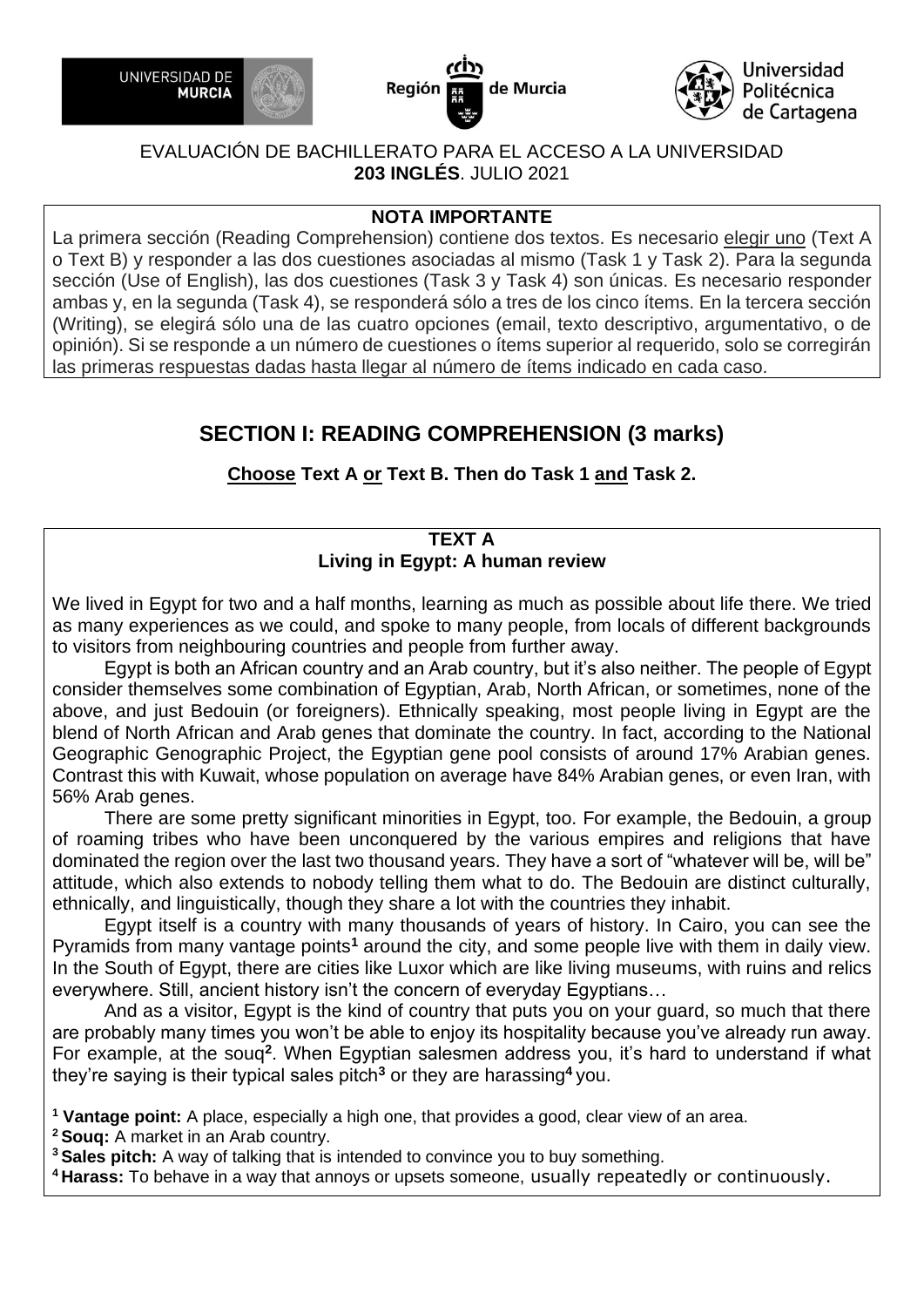





**1. Read the text and decide whether statements 1.1 to 1.4 are true or false. Then, find a text fragment which confirms your answer in either case. Write "TRUE" or "FALSE" plus the fragment (one or two lines maximum) on your answer sheet. [Score: 4 items x 0.5 marks = 2 marks]**

- E.g.: The information for this article about life in Egypt was collected mainly from locals. **FALSE**. EVIDENCE: "… spoke to people …, from locals … to visitors from neighbouring countries and people from further away."
- 1.1. Egyptians have fewer Arab genes than people from Iraq, and even fewer than people from Kuwait. **TRUE. Evidence: "… around 17% Arabian genes. Contrast with Kuwait, whose population on average have 84% Arabian genes, or even Iran, with 56% Arab genes."**
- 1.2. The Bedouin are described as relaxed, easy-going people who don't like to be bossed. **TRUE. Evidence: "They have a sort of "whatever will be, will be" attitude, which also extends to nobody telling them what to do."**
- 1.3. In Cairo, you can see the Pyramids from anywhere around the city. **FALSE. Evidence: "In Cairo, you can see the Pyramids from many vantage points around the city, …"**
- 1.4. At the souq, visitors are frequently harassed by salesmen. **FALSE. Evidence: "When Egyptian salesmen address you, it's hard to understand if what they're saying is their typical sales pitch, as it sounds more like harassment."**

**2. Complete each sentence with information from the text but using your own words (about 10-15 words of your own per sentence). DO NOT COPY LITERALLY from the text nor from statements 1.1 to 1.4. Write the two sentences on your answer sheet. [Score: 2 items x 0.5 marks = 1 mark]**

- 2.1. Egyptians …
- 2.2. Luxor …

#### **Text B Spanish is on the rise**

The position of the Spanish language in the world today remains strong. Spanish is the second most commonly spoken language after Chinese. In the United States, after English, Spanish is the most common language, spoken by approximately 38 million people.

 In the US, Spanish is by far the most commonly taught language in schools and has increased in popularity over the past 20 years. In 2008, 88% of the elementary schools with foreign language programs taught Spanish, compared to 79% in 1997, and 68% in 1987. At the same time, French and German decreased. In secondary schools, 93% of the schools with language programs offered Spanish, and this percentage increased since 1987 by 6%. Both French and German instruction decreased during this time period as well.

 Over 572 million people speak Spanish worldwide, of which 477 million people are native speakers, according to a new report from the Spanish government's Cervantes Institute. In its annual report, Spanish in the World (2017), the Institute found that the number of Spanish native speakers jumped by 5 million between 2016 and 2017.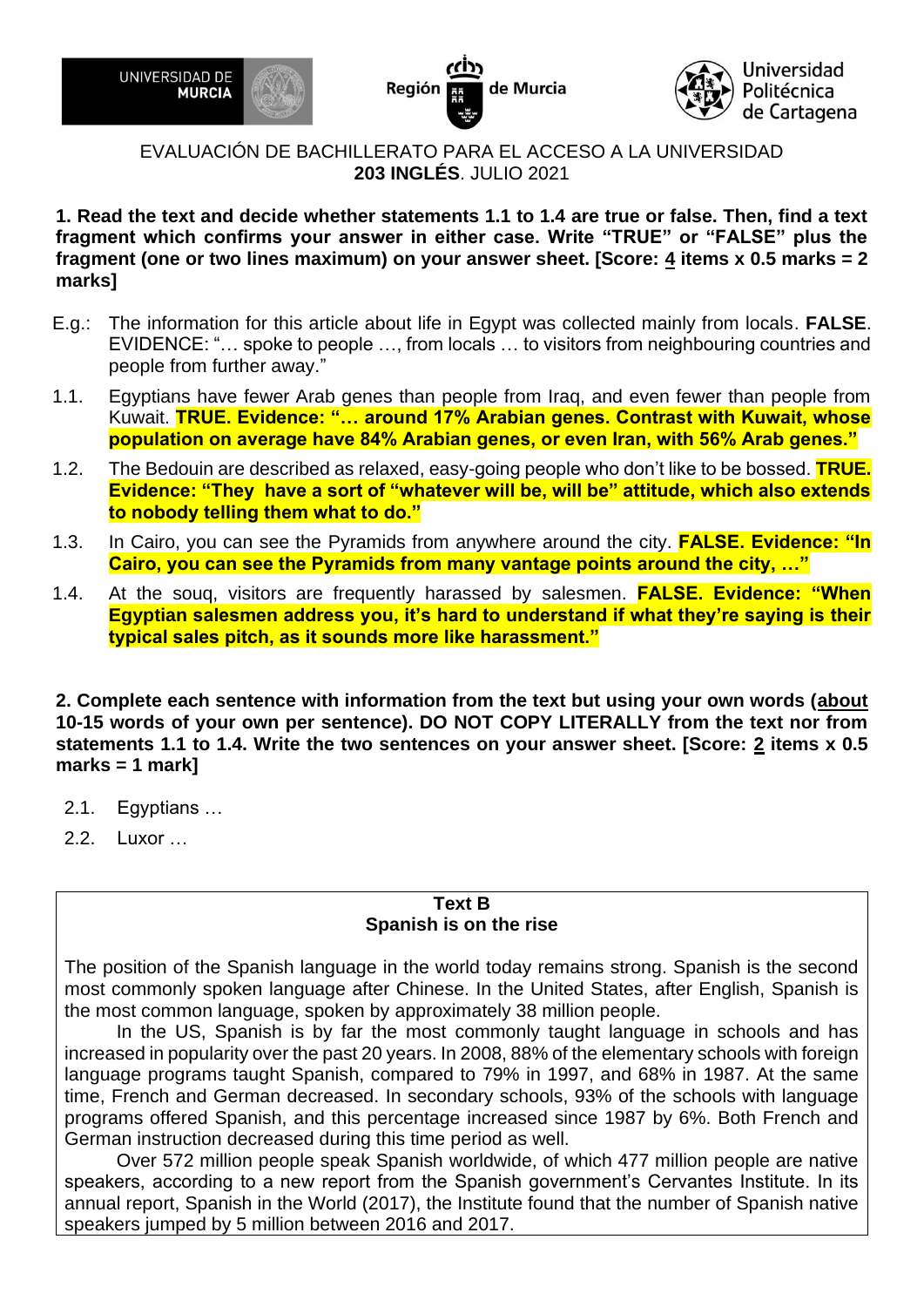





 According to the report, Spanish continues to be the second most spoken native language —topped only by Mandarin, which is spoken by 950 million people. Today, Spanish is spoken in 7.8% of the world, a percentage that is predicted to remain the same until at least 2050 —unlike those for Mandarin and English, which are expected to drop.

 This number is expected to rise to 754 million people by 2050, pushed by population growth in Spanish-speaking countries as well as the growing number of Spanish speakers in the US. Today, in the US, there are 43 million native Spanish speakers and another 15 million people with some knowledge of Spanish. Spanish has a lot of weight in Latin America, but the most interesting news is how Spanish has grown in the US. By the middle of this century, Spanish will break apart the English-only model.

**1. Read the text and choose the best option (A, B, or C) for items 1.1 to 1.4. On your answer sheet, draw a table like the one below and, for each item, copy only the letter that corresponds to your answer (A, B, or C). Use CAPITAL LETTERS. [Score: 4 items x 0.5 marks = 2 marks]**

1.1 Approximately 38 million people in the US speak …

#### **A. … Spanish.**

- B. … Spanish and Chinese.
- C. … Spanish, Chinese and, of course, English.
- 1.2 Most elementary and secondary schools in the US …
- A. … make students learn Spanish as their first foreign language, then French, and then German.
- **B. … prefer to teach Spanish instead of French or German, whose popularity has decreased.**
- C. … are now offering only Spanish in their foreign language programs.
- 1.3 Choose the best statement (A, B, or C below):
- **A. Around the world, only Chinese has more native speakers than Spanish.**
- B. By 2050, Mandarin and English will have fewer speakers than Spanish.
- C. The number of native speakers of Spanish jumped by 5 million more than that of Mandarin.
- 1.4 In about 30 years' time …
- **A. … almost 200 million people more will speak Spanish around the world.**
- B. … Spanish will surpass English in the US as the most spoken language.
- C. … there will be 15 million people more with some knowledge of Spanish in the US.

**2. Complete each sentence with information from the text but using your own words (about 10-15 words of your own per sentence). DO NOT COPY LITERALLY from the text nor from items 1.1 to 1.4. Write the two sentences on your answer sheet. [Score: 2 items x 0.5 marks = 1 mark]**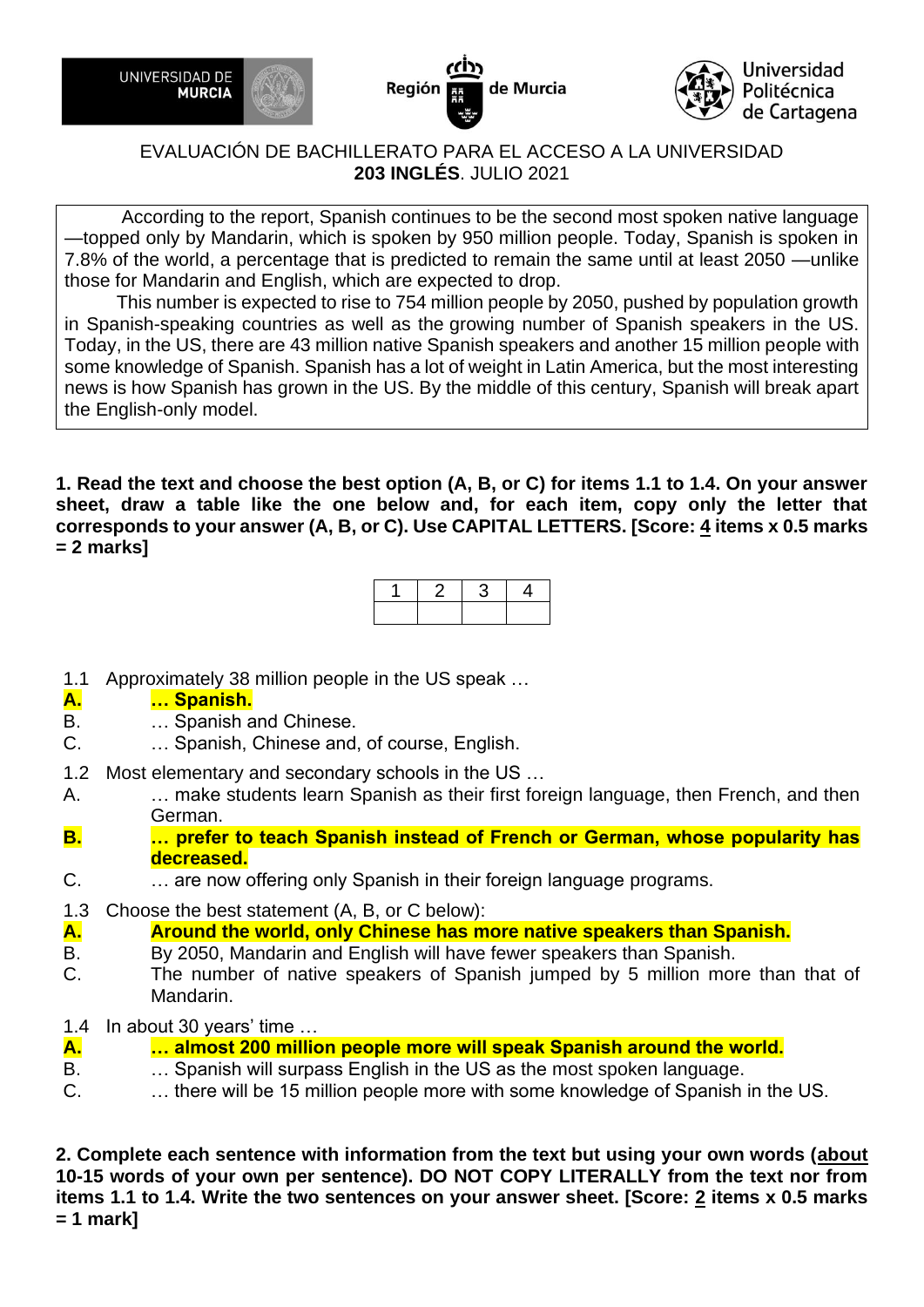





- 2.1. Over the last 33 years, …
- 2.2. The Cervantes Institute's …

# **SECTION II: OVERALL LANGUAGE ABILITY (USE OF ENGLISH) (3 marks)**

**3. Complete the text choosing the best option (A, B, or C) for each gap (1-15). On your answer sheet, draw a table like the one below and, for each gap (1-15), copy the letter that corresponds to your answer (A, B, or C). Use CAPITAL LETTERS. [Score: 15 items x 0.1 marks = 1.5 marks]**

| 1 2 3 4 5 6 7 8 9 10 11 12 13 14 15 |  |  |  |  |  |  |  |
|-------------------------------------|--|--|--|--|--|--|--|
|                                     |  |  |  |  |  |  |  |

Life may not come with a map, but everyone will experience twists and turns, (1) everyday challenges to traumatic events with more lasting impact, (2) \_\_\_ the death of a loved one, a lifealtering accident, or a (3) \_\_\_ illness. Each change affects people differently, bringing a unique flood of thoughts, strong emotions and uncertainty. (4) \_\_\_, people generally adapt well over time to lifechanging and stressful situations —in part (5) \_\_\_ to resilience.

Psychologists define resilience (6) \_\_\_ the process of adapting well in the face of adversity, trauma, tragedy, threats, or significant sources of stress  $-(7)$   $\phantom{..}\phantom{..}\phantom{..}$  as family and relationship problems, health problems, or workplace and financial stressors. Although resilience involves "bouncing back" from (8) \_\_\_ difficult experiences, it can (9) \_\_\_ involve profound personal growth.

(10) \_\_\_ these adverse events are certainly painful and difficult, they don't have to determine the outcome of your life. There are many aspects of your life (11) \_\_\_ you can control, modify, and grow with. That's the (12) of resilience. Becoming more resilient not (13) helps you get through difficult circumstances, it also empowers you to grow and even improve  $(14)$  life along the way. (15) \_\_\_ being resilient doesn't mean that a person won't experience difficulty or distress. In fact, the road to resilience is likely to involve considerable emotional distress.

| $\mathbf{1}$ . | a) since    | b) from    | c) of        | 9.  | a) also                | b) too  | c) beside  |
|----------------|-------------|------------|--------------|-----|------------------------|---------|------------|
| 2.             | a) like     | b) such    | c) like as   | 10. | a) While               | b) As   | c) Unless  |
| 3.             | a) serious  | b) secret  | c) similar   |     | 11. $a)$ who           | b) that | c) how     |
| 4.             | a) Although | b) However | c) But       |     | 12. $a)$ paper         | b) form | c) role    |
| 5.             | a) thanks   | b) thank   | c) thanking  |     | 13. $a)$ also          | b) only | c) until   |
| 6.             | a) as       | b) like    | c) how       |     | 14. $a)$ one's         | b) our  | c) your    |
| 7.             | a) like     | b) such    | $c)$ so      |     | <b>15.</b> a) Although | b) But  | c) Even if |
|                | 8. a) --    | b) another | c) the other |     |                        |         |            |

**4. Complete THREE of the following sentences so that each sentence keeps the meaning of the sentence printed before it and includes a clear change of linguistic structure. COPY THE COMPLETE SENTENCES (including the beginnings already given to you) onto your answer sheet. [Score: 3 items x 0.5 marks = 1.5 marks]**